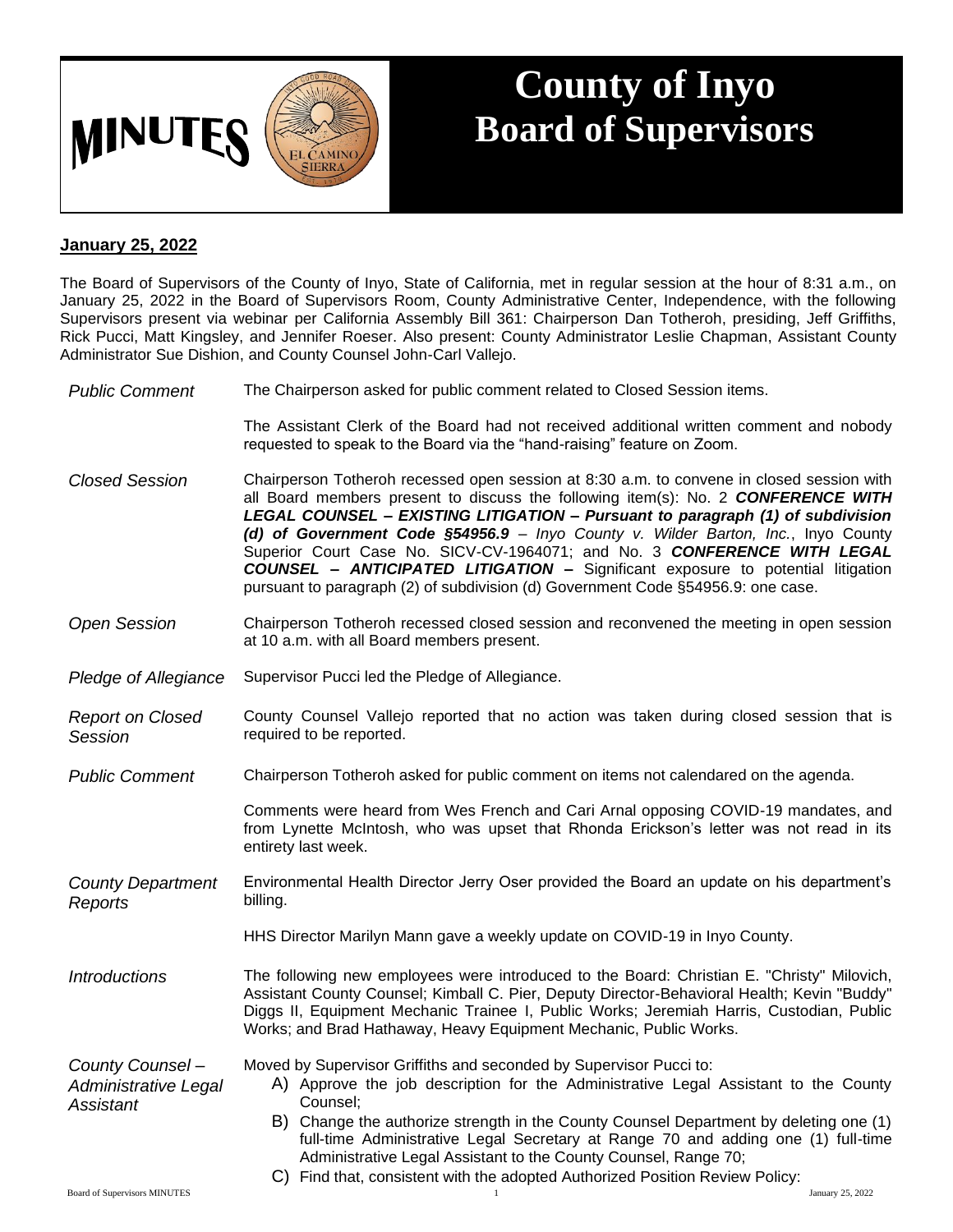- 1. the availability of funding for one (1) Administrative Assistant to the County Counsel exists in the General Fund, as certified by County Counsel and concurred with by the County Administrator and Auditor-Controller; and
- 2. the vacancy can be filled by internal candidates meeting the qualifications for the positions; and
- D) Approve the internal recruitment and hiring of one (1) Administrative Legal Assistant to the County Counsel at Range 70 (\$4,943 - \$6,012).

Motion carried unanimously.

*Sheriff – Animal Control Officer I-II* Moved by Supervisor Roeser and seconded by Supervisor Kingsley for the Board to find, consistent with the adopted Authorized Position Review Policy: A) the availability of funding for one (1) Animal Control Officer I/II exists in the General Fund, as certified by the Sheriff and concurred with by the County Administrator and Auditor-Controller; B) the vacancy can be filled by internal candidates meeting the qualifications for the position; C) approve the internal recruitment and hiring of one (1) Animal Control Officer I/II at Range 56 (\$3,562 - \$4,321) or Range 60 (\$3,908 - \$4,747), depending on qualifications; and D) authorize the Sheriff's Office to backfill the resulting vacancy. Motion carried unanimously.

*Sheriff – Office Tech I-II* Moved by Supervisor Griffiths and seconded by Supervisor Roeser for the Board to find that, consistent with the adopted Authorized Position Review Policy: A) the availability of funding for one (1) Office Technican I/II exists in the General Fund, as certified by the Sheriff and concurred with by the County Administrator and Auditor-Controller; B) where internal candidates may meet the qualifications for the position, the vacancy could possibly be filled through internal recruitment, but open recruitment is more appropriate to ensure qualified applicants apply; and C) approve the hiring of one (1) Office Technician I-II at Range 055-059 (\$3,477 - \$4,636), depending on qualifications. Motion carried unanimously.

*Clerk of the Board – Child Care Planning Council Appointment* Moved by Supervisor Pucci and seconded by Supervisor Roeser to appoint Ms. Brittany Nelson to the Discretionary Category position on the Child Care Planning Council, to a threeyear term ending December 1, 2024. Motion carried unanimously.

*County Counsel – Jarvis Fay Gibson LLP Contract Amendment 3* Moved by Supervisor Pucci and seconded by Supervisor Roeser to approve Amendment No. 3 to the agreement between the County of lnyo and Jarvis Fay Gibson LLP of Oakland, CA, increasing the contract to an amount not to exceed \$190,000, updating the Scope of Work and the Schedule of Fees, contingent upon the Board's approval of future budgets, and authorize the Chairperson to sign, contingent upon all appropriate signatures being obtained. Motion carried unanimously.

*HHS-First 5 – Commission Appointments* Moved by Supervisor Pucci and seconded by Supervisor Roeser to appoint Ms. Josie Rogers and Ms. Lindsey Ricci each to a three-year term on the First 5 Commission ending December 5, 2024. Motion carried unanimously.

*HHS-*

*Health/Prevention – 2022 CDPH COVID Investigation MOU*

Moved by Supervisor Pucci and seconded by Supervisor Roeser to ratify and approve the 2022 Memorandum of Understanding between the County of Inyo and the California Department of Public Health for the provision of Emergency Medical and Health Disaster Assistance relating to COVID-19 Case Investigation and Contact Tracing beginning January 20, 2022 and in effect until terminated by either party, and authorize the HHS Director to sign. Motion carried unanimously.

*Public Works – Blizzard Fire Sole-Source P.O.* Moved by Supervisor Pucci and seconded by Supervisor Roeser to declare Blizzard Fire Protection of Mammoth Lakes, CA a sole-source provider of fire extinguisher servicing and replacements and hood suppression systems service and repair; and B) authorize the issuance of a blanket purchase order in an amount not to exceed \$15,000, payable to Blizzard Fire Protection of Mammoth Lakes, CA. Motion carried unanimously.

*Public Works – Asphaltic Emulsion Purchase* Moved by Supervisor Pucci and seconded by Supervisor Roeser to: A) declare VSS Emultech of Bakersfield, CA the successful bidder for thirteen (13) tons of asphaltic emulsion per Bid RD21-09; and B) authorize the purchase of thirteen (13) tons of asphaltic emulsion plus three additional tons of asphaltic emulsion as included in Bid Additive Alternate 1, for a total not-toexceed amount of \$25,114.00. Motion carried unanimously.

*Public Works –* Moved by Supervisor Pucci and seconded by Supervisor Roeser to: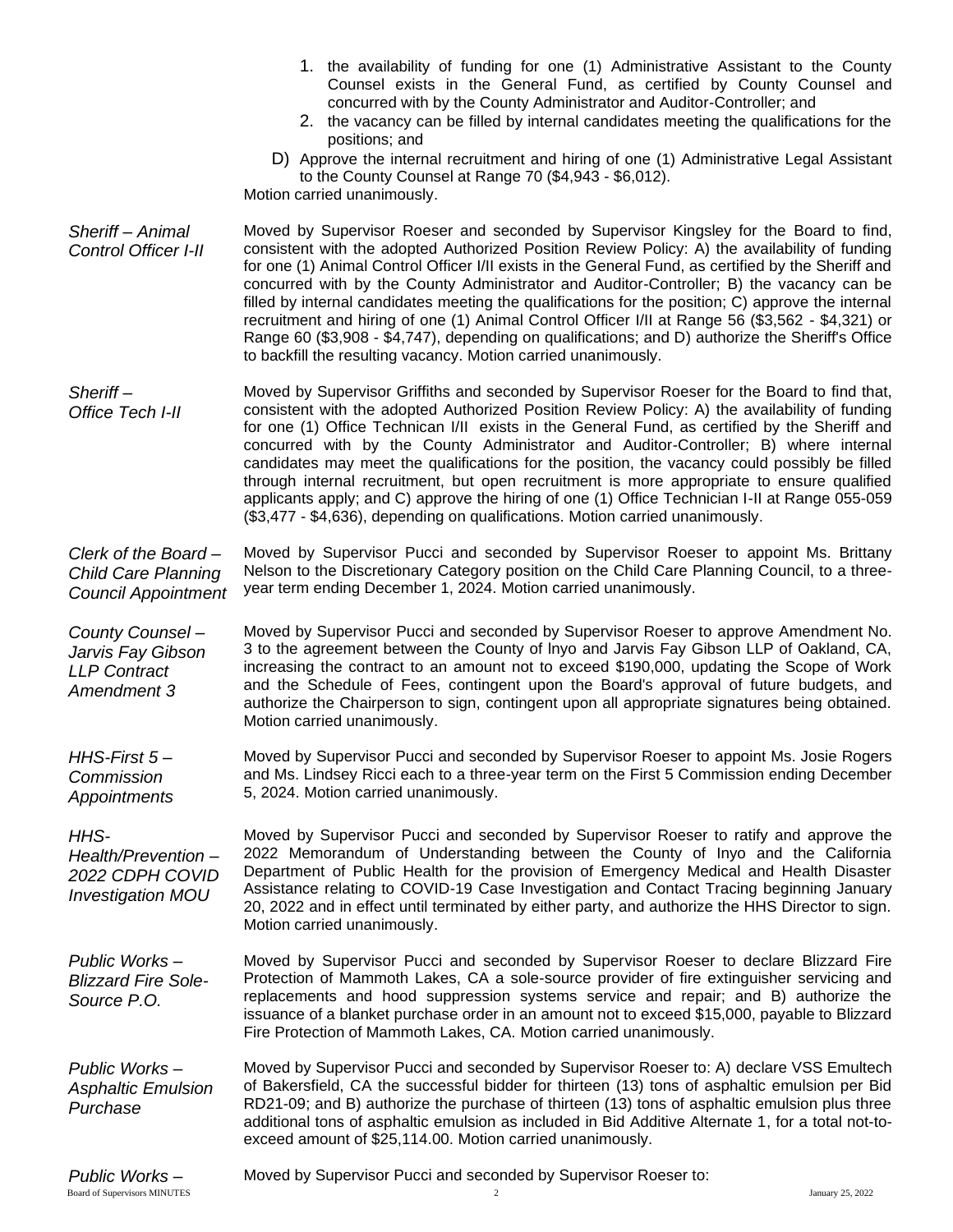| Easement<br>Resolutions No.<br>2022-02 & 2022-03                                                    | A) Approve Resolution No. 2022-02, titled, "A Resolution of the Board of Supervisors of<br>the County of Inyo Superseding Resolution 2020-43 and Accepting a Highway<br>Easement Deed Across APN 033-490-02 for the Realignment of a Portion of Walker<br>Creek Road," and authorize the Chairperson to sign; and<br>B) Approve Resolution No. 2022-03, titled, "A Resolution of the Board of Supervisors of<br>the County of Inyo Superseding Resolution 2021-20 and Accepting a Highway<br>Easement Deed Across APN 033-510-05 for the Realignment of a Portion of Walker<br>Creek Road," and authorize the Chairperson to sign.<br>Motion carried unanimously. |
|-----------------------------------------------------------------------------------------------------|-------------------------------------------------------------------------------------------------------------------------------------------------------------------------------------------------------------------------------------------------------------------------------------------------------------------------------------------------------------------------------------------------------------------------------------------------------------------------------------------------------------------------------------------------------------------------------------------------------------------------------------------------------------------|
| Public Works-<br><b>Airport Parking</b><br>Rates/Reso.<br>#2022-04                                  | Moved by Supervisor Pucci and seconded by Supervisor Roeser to approve Resolution No.<br>2022-04, titled, "A Resolution of the Board of Supervisors, County of Inyo, State of California,<br>Setting Rates for Vehicle Parking at the Bishop Airport," and authorize the Chairperson to<br>sign. Motion carried unanimously.                                                                                                                                                                                                                                                                                                                                      |
| <b>Public Works - ESE</b><br>Amendment 4                                                            | Moved by Supervisor Pucci and seconded by Supervisor Roeser to approve Amendment No.<br>4 to the agreement between the County of Inyo and Environmental Science Associates of<br>Sacramento, CA, adding to the Scope of Work and increasing the not-to-exceed limit to<br>\$656,358, and authorize the Chairperson to sign, contingent upon all appropriate signatures<br>being obtained. Motion carried unanimously.                                                                                                                                                                                                                                             |
| CAO-Advertising<br>County Resources-<br><b>Mid-Year Written</b><br><b>Film Commission</b><br>Report | Film Commissioner Chris Langley presented his Fiscal Year 2021-2022 Mid-Year Report to<br>the Board.                                                                                                                                                                                                                                                                                                                                                                                                                                                                                                                                                              |
| <b>Public Comment</b>                                                                               | The Chairperson asked for public comment on items not calendared on the agenda.                                                                                                                                                                                                                                                                                                                                                                                                                                                                                                                                                                                   |
|                                                                                                     | The Assistant Clerk of the Board had not received additional written comment and nobody<br>requested to speak to the Board via the "hand-raising" feature on Zoom.                                                                                                                                                                                                                                                                                                                                                                                                                                                                                                |
| <b>Board Member and</b><br><b>Staff Reports</b>                                                     | Supervisor Griffiths said he attended a CSAC meeting last week.                                                                                                                                                                                                                                                                                                                                                                                                                                                                                                                                                                                                   |
|                                                                                                     | Supervisor Kingsley said he has a Southern Inyo Airport Advisory Commission meeting<br>tomorrow and then will head to Southeast Inyo for visits with constituents on Thursday and<br>Friday.                                                                                                                                                                                                                                                                                                                                                                                                                                                                      |
|                                                                                                     | County Counsel Vallejo gave an update on the Indians Wells Valley Groundwater Authority.                                                                                                                                                                                                                                                                                                                                                                                                                                                                                                                                                                          |
|                                                                                                     | Chairperson Totheroh reported on a few meetings, including an ESAAA meeting.                                                                                                                                                                                                                                                                                                                                                                                                                                                                                                                                                                                      |
| Adjournment                                                                                         | Chairperson Totheroh adjourned the meeting at 11:10 a.m., to 8:30 a.m. Tuesday, February 1,<br>2022 in the County Administrative Center in Independence.                                                                                                                                                                                                                                                                                                                                                                                                                                                                                                          |

Chairperson, Inyo County Board of Supervisors